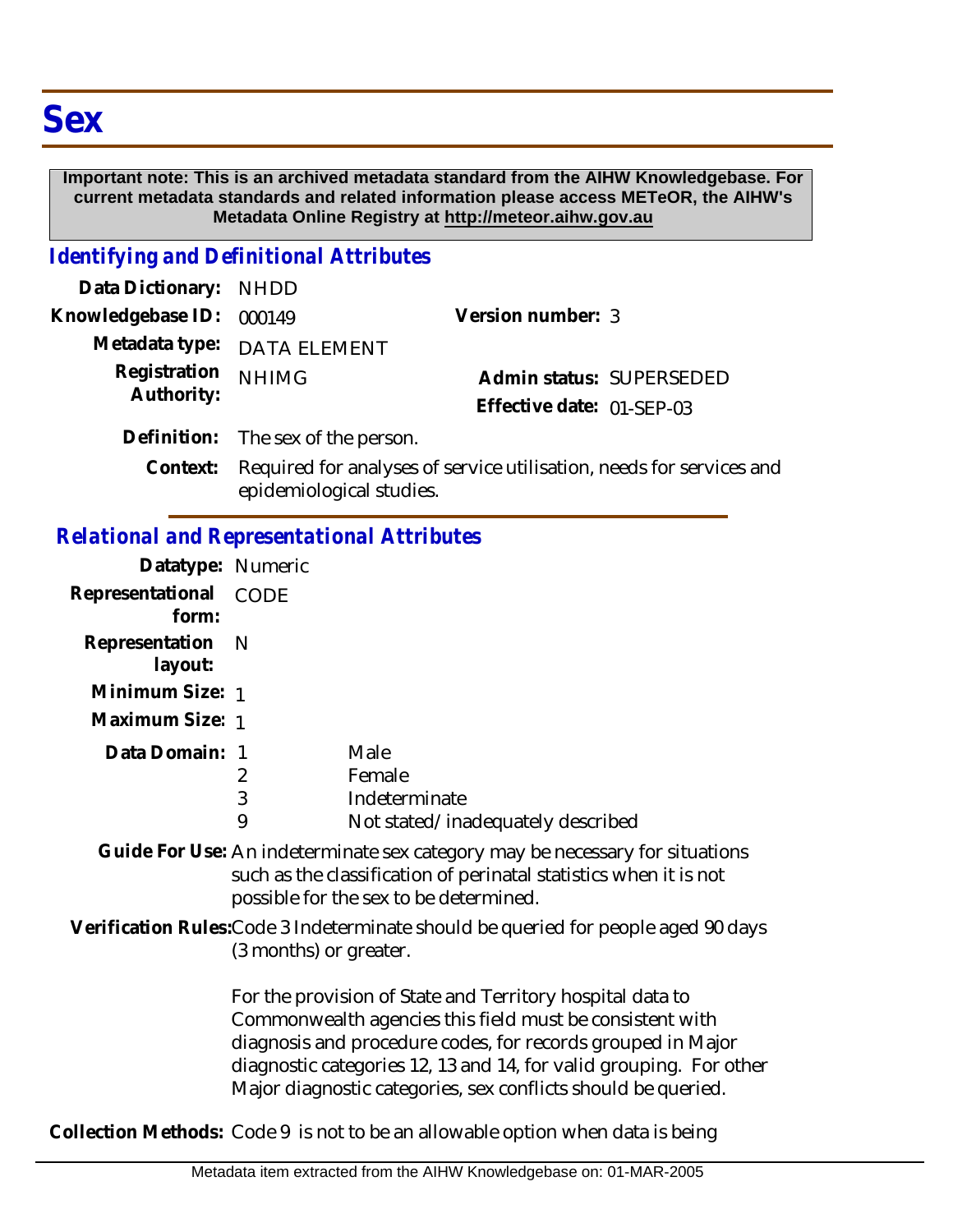collected ie it is not to be a tick box on any collection forms or computer screens. Systems are to take account of any null values that may occur on the primary collection form.

It is suggested that the following format be used for data collection: What is your (the person's) sex?

\_\_\_ Male

\_\_\_ Female

The term 'sex' refers to the biological differences between males and females, while the term 'gender' refers to the socially expected/perceived dimensions of behaviour associated with males and females - masculinity and femininity.

The Australian Bureau of Statistics advises that the correct terminology for this data element is sex.

Information collection for transsexuals and people with transgender issues should be treated in the same manner. To avoid problems with edits, transsexuals undergoing a sex change operation should have their sex at time of hospital admission recorded.

Related metadata: supersedes previous data element Sex version 2 is used in the derivation of Diagnosis related group version 1 has been superseded by Int. NCSDD & NHDD Sex version 4

# *Administrative Attributes*

**Source Document:**

**Source Organisation:** National Health Data Committee

Comments: This item enables standardisation of the collection of information relating to sex (to include indeterminate), gender, people with transgender issues and transsexuals.

> In collection systems (ie on forms and computer screens) Male and Female may be mapped to M and F respectively for collection purposes; however, they should be stored within information systems as the codes 1 and 2 respectively.

DSS Diabetes (clinical):

Referring to the National Diabetes Register Statistical profile (December 2000), the sex ratio varied with age. For ages less than 25 years, numbers of males and females were similar. At ages 25-44 years, females strongly outnumbered males, reflecting the effect of